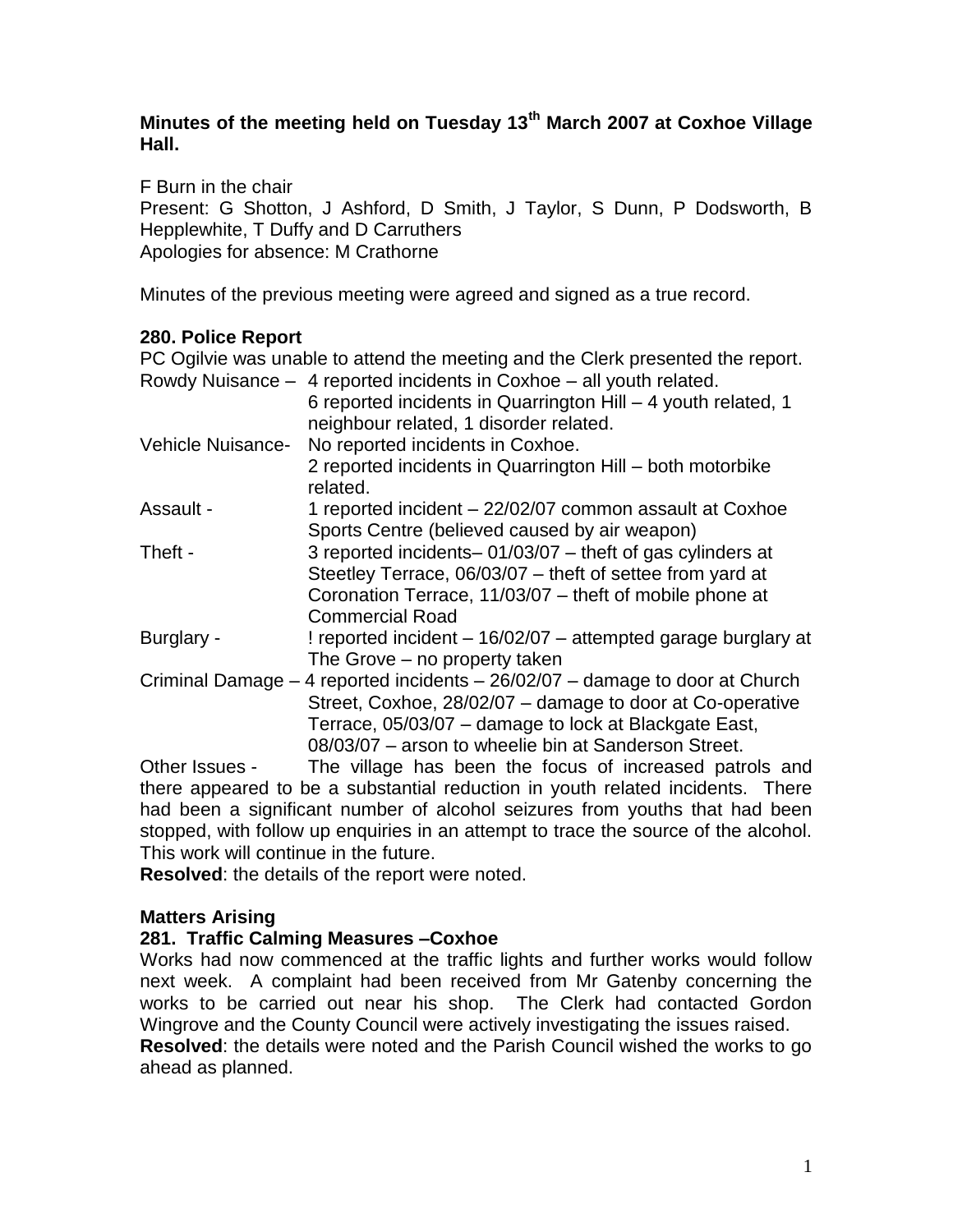### **282. Quarrington Hill Stones**

The stones had now been cut by the quarry and the signs delivered to them. It was hoped that the works would be carried out by the end of the month. **Resolved:** the details were noted.

### **283. Tree Planting**

The County Council grant had now been received for these works **Resolved**: the details were noted.

## **284. Hearing Aid Loop**

After further enquiries the proposed hearing aid loop would not meet our requirements

**Resolved**: the purchase is deferred pending works at the Village Hall.

## **285. Quarrington Hill Allotments**

The Clerk had obtained a substantial reduction in the current charge. Northumbrian Water advised that to prevent further problems a locking stop tap chamber could be installed at an estimated cost of £270

**Resolved**: an order is placed for these works to be carried out in October 2007.

## **286. Willow Cottages Allotments**

The Clerk had met with a company concerning the provision of a water supply to the allotments and estimated costs were expected soon, at which time a bid for funding could be made for all works

**Resolved**: the details were noted.

### **287. Election Packs**

A timetable had now been received for the May election. Surprise was raised concerning the short period of time between the notice and nominations having to be made.

**Resolved**: the Clerk to contact the City Council to confirm the details.

### **288. Coxhoe Village Signs**

No word had been received to date on the grant application. **Resolved**: the details were noted.

### **289. Doctors Surgery Coxhoe**

A response had not yet been received form the PCT and the importance of this issue was again discussed

**Resolved**: to contact the PCT again highlighting the importance of a new surgery to the Parish Plan.

### **290. Speed Signs**

Varitex had been unable to attend the meeting but had made an offer of a visit to their premises to view their products.

**Resolved**: a visit is to be made in the near future to Varitex's premises.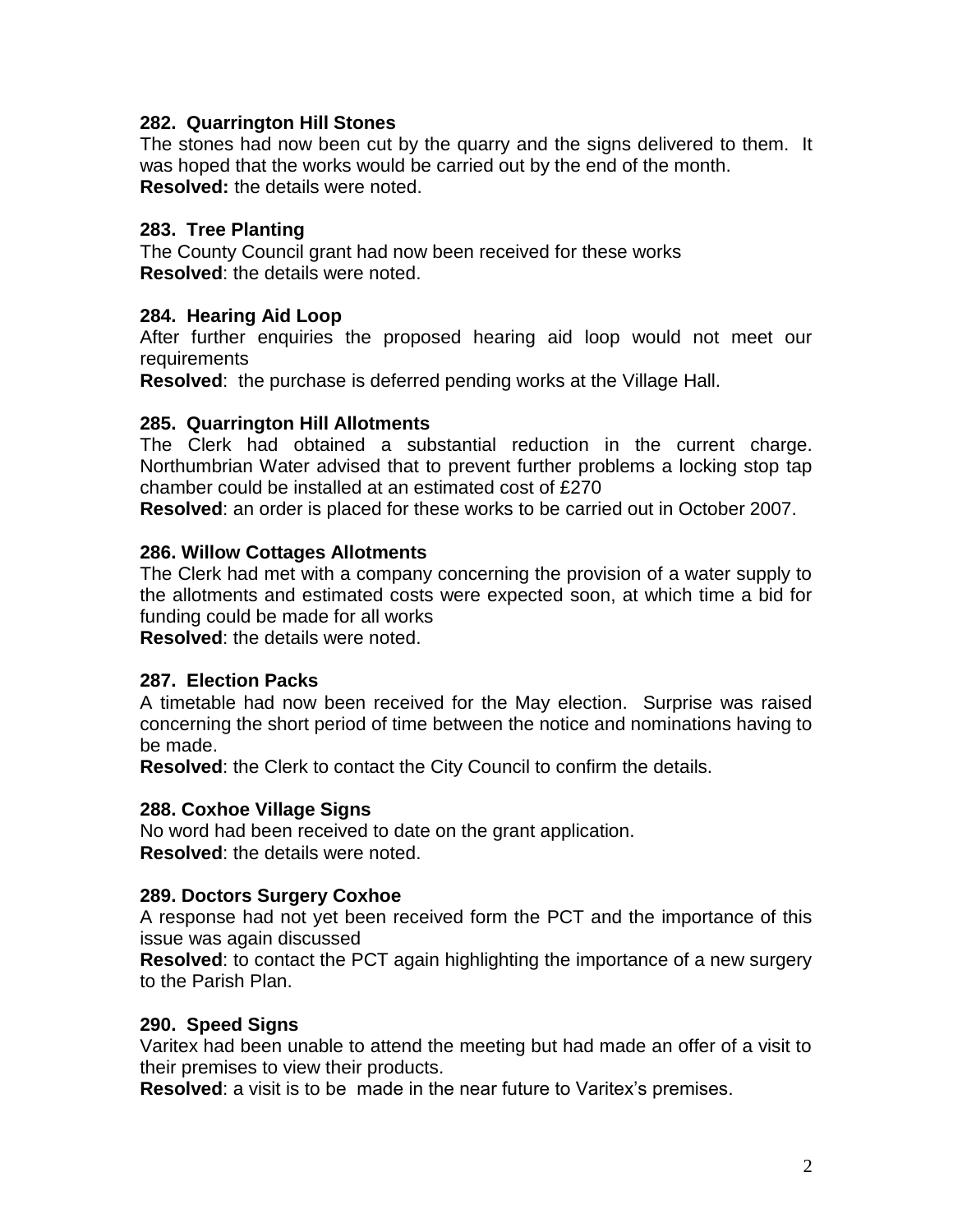### **Correspondence**

### **291. Planning Applications**

The following planning application had been received: Erection of a detached single garage to the side of the existing dwelling house, 92 The Grove, Coxhoe **Resolved**: no objections were made to this application.

## **292. Freedom of Information Act**

A leaflet of the act had been provided as a basic guide for compliance for first tier Councils and was circulated by the Clerk **Resolved**: the details were noted.

## **293. Parish Councillors Guide**

A new version of the guide had now been published. **Resolved**: to purchase a copy of the publication.

## **294. Development of a play policy/strategy**

The City Council were providing a workshop on the 19<sup>th</sup> March to promote this strategy

**Resolved**: Councillor Hepplewhite to attend.

## **295. Local Government Review**

A further update had been received from Durham County Council and copies were circulated for all Members

**Resolved**: the details were noted.

### **296. Insurance Policy**

Renewal details were provided for the Council's insurance policy and a risk assessment was carried out on the required cover.

**Resolved**: (i) to increase the level of cover for public liability and fidelity guarantee (ii) where the level of premium was out of proportion to the value of the asset to remove the asset from the policy (iii) to request from Coxhoe Banner Group up to date details of the value of the banner for insurance purposes.

## **Any Other Business**

### **297. Hanging Baskets**

The contract for the provision of floral decorations was due for renewal. This service was currently provided by Thinford Nurseries. A discussion followed on the supply of this service for 2007.

**Resolved**: due to the high quality of the current service and the short time period before the service was required, financial regulations be waived on this occasion and the Clerk be authorised to negotiate the service from Thinford Nurseries for 2007.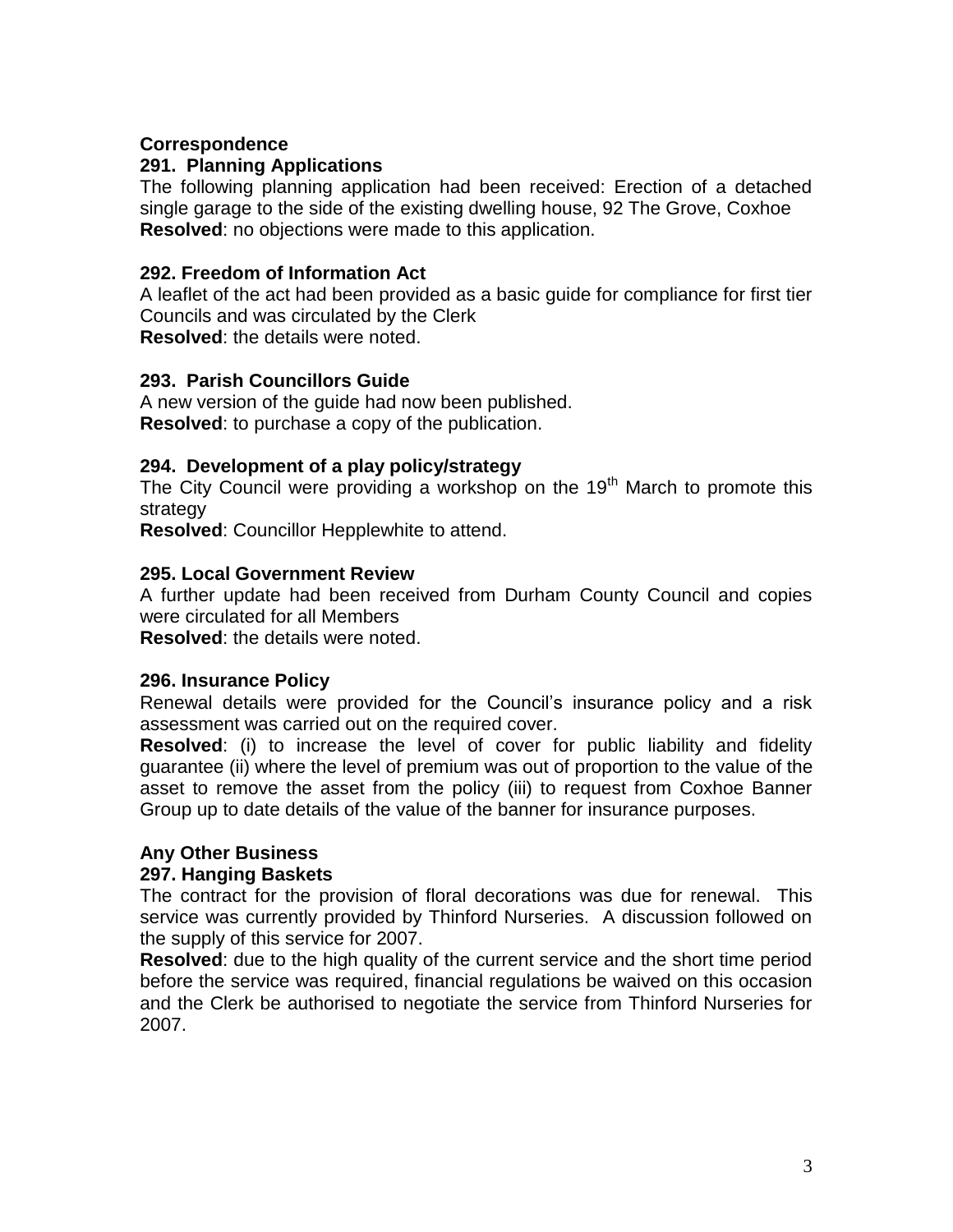### **298. Grazing land at Coxhoe**

A licence was currently in place for land leased by the Council for grazing. The rental had not been reviewed for some time.

**Resolved**: notice be given to the current tenant that the rental be reviewed from April 2008

## **299. Risk Assessments**

The Clerk had produced a full risk assessment and financial management document for the Council that had been circulated previously.

**Resolved**: a sub group is to be set up to carry out risk assessments on an ongoing basis.

## **300. Quality Parish Council Scheme**

The Clerk had produced a document on the requirements of this scheme that had been circulated previously

**Resolved**: (i) the Council were committed to obtaining quality status and work would be carried out during 2007/08 to this end (ii) the Clerk to provide a full timetable for the requirements (iii) training be provided for the Clerk as required to achieve the necessary qualification.

## **301. Parish Meeting**

Proposals for the Parish meeting were discussed.

**Resolved:** the Parish meeting to be held at 6:30 on Tuesday 10<sup>th</sup> April immediately prior to the monthly Parish meeting,

## **302. Coxhoe Together**

Councillor Dodsworth provided an update of works being co-ordinated by Coxhoe Together.

(i) an architect had been appointed to develop plans for improvements to the Village Hall;

(ii) a grant had been applied for in respect of heritage works in the churchyard;

(iii) a master plan was being drawn together for improvements to the village;

(iv) plans were now in place for Coxhoe United to hold a fun day/football festival in the village on the  $23<sup>rd</sup>$  June:

(v) there had been some initial vandalism to the planters provided in the village. A quote had been received from Thinford Nurseries for £196 to replenish the planters.

**Resolved:** (i) the details of the report were noted (ii) it was agreed that the Parish Council and Coxhoe Together would equally split the cost of the replacement shrubs for the planters (iii) Coxhoe Together and the Quarrington Hill Village Partnership be requested to give regular updates to future Parish Council meetings.

## **303. Coxhoe Co-op**

A complaint was received that the trolley cover at the Co-op was poorly lit **Resolved**: The Clerk contact the Co-op manager to advise him of the problem.